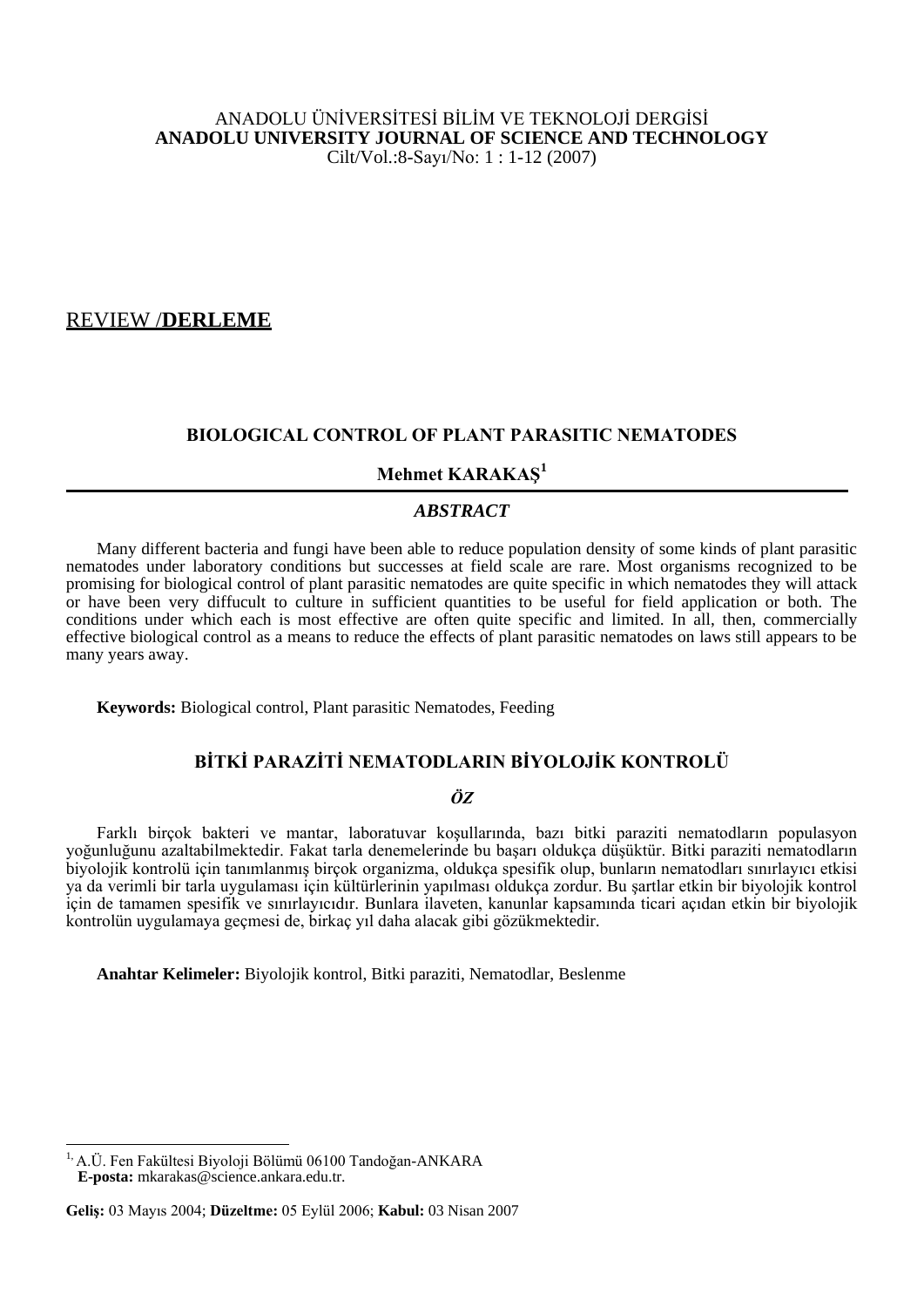# **1. INTRODUCTION**

For many reasons, nematode management is not and should not be a matter of simply identifying a specific pest and then applying a chemical nematicide that is effective against it. There are many situations for which no safe, effective chemical nematicide is available. Most chemical nematicides are relatively toxic, so they are hazardous to people, pets and other animals if handled carelessly (Thomason, 1987). Most nematicides are environmentally risky because of their toxicity. Unfavorable environmental conditions and events can make all nematicides less effective than expected (Eddaoudi and Bourijate, 1998). Nematicides are expensive. Many cultural practices can effect how seriously nematodes affect a planting and how effective nematicides are if they must be used (Bridge, 1987).

Carefully combining many of the practices into an integrated nematode management program often will help keen nematodes below damaging levels and improve effectiveness of nematicides if they are available and must be used (Reddy et.al., 1997; Rao et.al., 1998; Abou-Jawdah et.al., 2000; Bulluck and Ristaino 2002).

Many different bacteria and fungi that are nematodes-natural enemies have been isolated from nematode populations apparently being kept a low levels by the bacteria and fungi. Nematologists have been able to use some bacteria and fungi to reduce populations of some kinds of nematodes under laboratory conditions but successes at the full-scale field level have been few (Liu and Chang, 2000a; 2000b; Galper et.al., 1995).

Various aspects of biological control of plant parasitic nematodes have been reviewed a number of times (Christie, 1960; Esser and Sobers, 1964; Boosalis and Mankau, 1965; Sayre, 1971; Mankau, 1972; Webster,1972; Mankau,1980; Spiegel, 2005). But the numerous recent developments in this area and the impending loss of several of the most widely used nematicides for reasons of hazards to human health have prompted this examination of the status of natural enemies for control of nematode pests.

Many natural enemies attack plant parasitic nematodes in soil and reduce their populations (Deacon, 1991). It is important to determine the nature and extent of such constraints on nematode multiplication in order to establish whether these enemies can be exploited to reduce damage and increase crop yields. Detailed studies on biological control of nematodes are few but some general principles have emerged and there are well documented cases where effective biological control has been established (Sayre and Walter, 1991).

The term "biological control" in the classical sense is defined by De Bach (1964) as the action of parasites, predators or pathogens in maintaining other organism's population density at a lower average than would occur in their absence. Commonly more than one microorganism occurs with plant parasitic or saprozoic nematodes in a particular rhizosphere (Sikora, 1992). Constant association of these organisms in a given ecological niche undoubtedly has a greater impact on the establishment of such nematodes than would be caused by each microorganism alone (Kerry, 1990). Such association results in a biological balance that may manifest itself in the form of direct parasitism by attachment and penetration by one or more pathogenic microorganisms in the eggs, juveniles or adult nematodes, causing death and possibly allowing subsequent invasion by many or selected saprophytic microorganisms (Stirling, 1991). Egg masses, sedentary females or cysts may be directly invaded by pathogenic or some opportunistic organisms that draw their nutrients from the mucilaginosus compounds present in the invaded body or indirectly invaded by the action of toxic, diffisuble metabolites produces by one or more organisms on various developmental stages of nematodes. These toxins often render nematodes (particularly eggs and juveniles) more vulnerable to infection or to the activities of organisms that are either nonvirulent, slightly pathogenic or basically saprophytic in nature (Spiegel et.al., 1991).

Soil fauna includes diverse groups of microorganisms in constant association with similarly diverse genera and species of free living and plant parasitic nematodes (Hussey, 1990). Free living nematodes, in general, are the more numerous of the two and play very important roles in soil biology. Many of the soil microorganisms, such as fungi are specialized to infect only the free living nematodes (Kerry, 1987). Spores of these organisms must be ingested by the nematode hosts prior to their germination in the esophagus and their eventual consumption of the nematode (Aschnar and Kohn, 1958). These organisms are generally excluded as potential biocontrol agents of plant parasitic nematodes.

# **2. BIOCONTROL AGENTS**

#### **2.1 Viruses**

Our knowledge of viral diseases of nematodes is limited, partly owing to our imperfect methods of nematode recovery, which rarely allow the isolation of inactive or virus infected nematodes. Some viruses are commonly associated with the stylets and the esophagi of several species of *Xiphinema*, *Longidorus*, *Trichodorus* and *Paratrichidorus* for short periods of time. But no pathogenic activities by these viruses have been observed (Mankau, 1980).

Loewenberg et. al. (1959), reported sluggishness of *Meloidogyne incognita*, presumably caused by a virus that had passed through the bacteriological filter. Juveniles of this nematode were incapable of forming galls. However no virus particles were found in the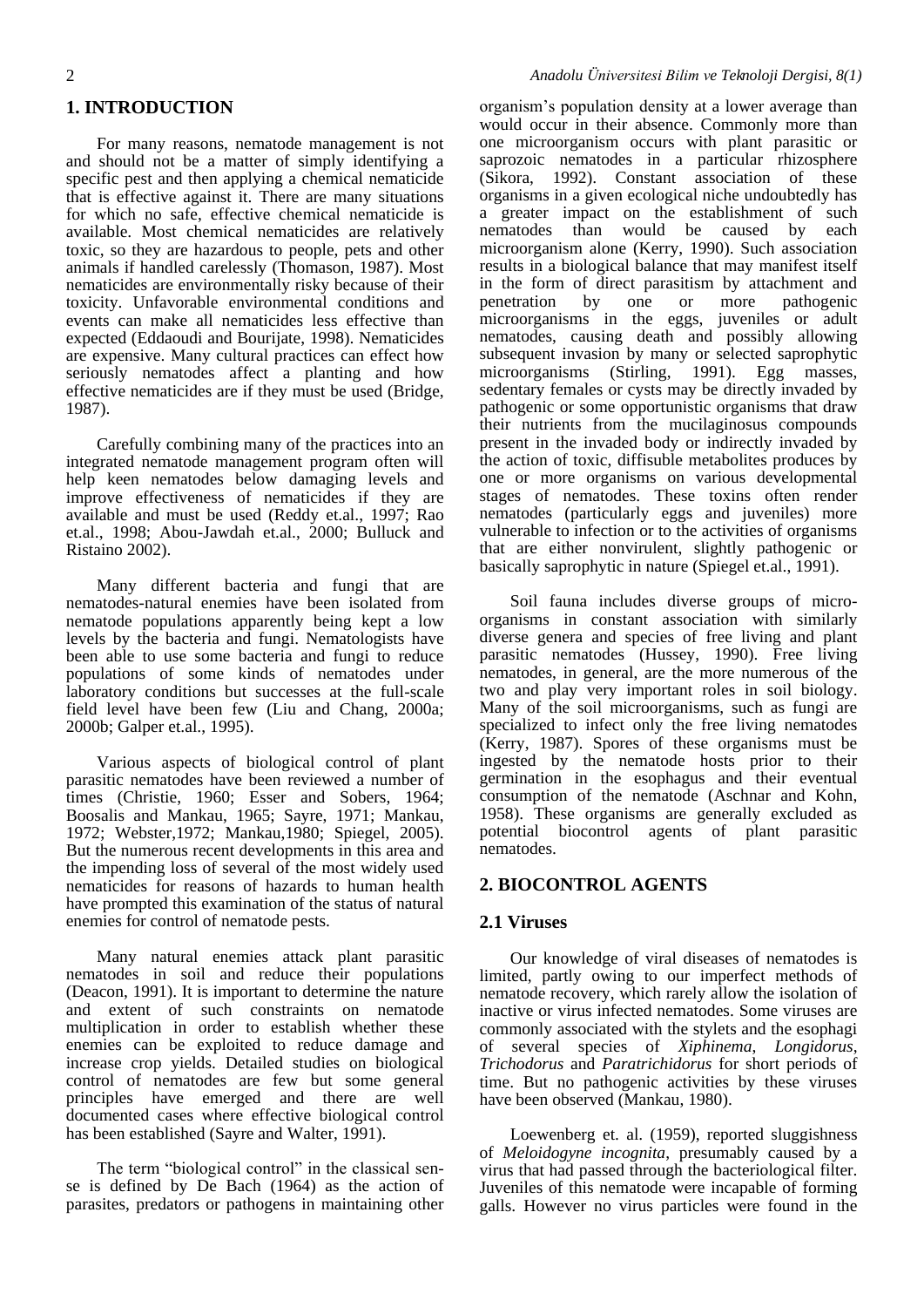diseased nematodes. The phenomenon of the nematode swarming in *Tylenchorhynchus martini* was attributed to the virus particles found on the surface of the cuticle in the hypodermis and muscle layers, and in the digestive and reproductive systems (Mc Bride and Hollis, 1966; Ibrahim et.el., 1973). The same authors suggested that the virus renders the swarming nematode more susceptible to chemicals and other adverse conditions. Nematod pathogenic viruses might be operative but have escaped our detection.

### **2.2 Rickettsias**

Rickettsias are intracellular bacteriumlike microorganisms that have been reported in *Heterodera goettingina*, *Globedera roctochiensis* and *Heterodera glycines* (Ibrahim and Hollis, 1973; Endo, 1979; Shepherd et.al., 1973; Walsh, 1979; Walsh et.al., 1983). These microorganisms appear identical and they resemble a companion symbiont of leafhoppers. They have been reported to be transmitted transovarially from generation to generation (Walsh, 1979). Despite their presence in the sperm cells they cannot be transmitted from one generation to the next (Walsh, 1979; Walsh et.al., 1983). Some rickettsias are pathogenic to insects and multiply in specialized cellular structures called mycetomes which are not found in *Heterodera*. The role of *Xiphinema* index as a possible vector of these microorganisms has been indicated (Rumbos et.al., 1977). Additional information is needed to define the role of these microorganisms in the control of nematodes.

#### **2.3 Bacteria**

Reports of bacterial diseases of nematodes are largely records of the observation of bacteria within the body cavity, gut and gonads of individual nematodes (Dollfus, 1946). These observations, however did not distinguish between the parasitic and saprophytic forms. Mankau (1981) observed what appeared to be a bacterial symbiont in the ovaries of *Trichidorus sp.*, *Xiphinema americanum* and *Xiphinema silvaticum*. These mycetomes are apparently bacterial aggregates, behaving as an individual organism enclosed in the host cell or mycetocyte. The role of these organism in preventing egg production is yet to be determined. Infection of *Xiphinema americanum* juveniles by *Pseudomonas denitrificans* was reported by Adams and Eichenmuller (1963). Although these authors suggested the possibility of transovarian transmission, their findings on the status of ovarian abnormalities are inconclusive. Others reported the association of some bacteria with the nematode cuticle (Dollfus, 1946; Ketznelson et.al., 1964; Banage, 1965; Mankau and Das, 1974). However, the role these bacteria may play in reducing the population of plant parasitic nematodes is unknown.

The bacterial parasite of nematodes, *Pasteuria penetrans* probably received the most attention and research effort in recent years (Pembroke et.al., 1998; Regina et.al., 1999; Hallmann, 2001; Burelle and Samac, 2003). It was first described by Thorne (1940) as a sporozoan, *Duboscqia penetrans*. Its procaryotic and bacterial affinities were established later and the name *Bacillus penetrans* was adopted (Mankau, 1975; Imbriani and Mankau, 1977; Sayre and Wergin, 1977). *Pasteuria penetrans* is probably the most specific obligate parasite of nematodes, with a life cycle remarkably well adopted to parasitism of certain plant nematodes (Mankau and Imbriani, 1975). Apparently there is a synchronization of this organism with the development and physiology of its host, *Meloidogyne* species (Netscher and Duponnois, 1998; Samaliev, 1997). Spores attach to the cuticle of the juveniles with germination occuring approximately eight days after the infected nematodes penetrate the root system (Sayre and Wergin, 1977). Approximately % 30 of the attached spores germinate (Stirling, 1984). The germ tubes penetrate the cuticle, giving rise to spherical dichotomously branched thalli or microcolonies that eventually fragment to daughter colonies. These continue to poliferate in the pseudocoelum, eventually filling the body cavity of the developing female (Mankau, 1980). Upon the decomposition of the dead females, spores are liberated in the soil and remain there for long periods of time until contacted by another nematode.

*Pasteuria penetrans* exerts various degrees of nematode biocontrol under greenhouse and field conditions (Mankau, 1975; Mankau, 1981; Nishizawa, 1984; Sayre, 1980; Stirling, 1984; Stirling and Wachtel, 1980; Williams, 1967; Devappa et.al., 1997). Repeated cultivations of susceptible annual of perennial crops tend to increase the bacterial inoculum (Nishizawa, 1984; Stirling and White, 1982; Williams, 1967). The mass production method of this organism was greatly improved by Stirling and Wachtel (1980). Its ability to attack important parasitic nematodes of several crops, to persist in soil for long periods of time, to resist desiccation and temperature extremes, as well as its compatibility with several pesticides, are ideal characteristics for its candidacy as successful biocontrol agent. Recent developments in genetic engineering research and tissue culture practices provide interesting possibilities for the commercial mass production of this organism ( Oostendorp and Sikora, 1989; Esnard et.al., 1997; Chen et.al., 1997; Orui, 1997; Pembroke et.al., 1998; Regina et.al., 1999; Duponnois et.al., 1999; Reitz et.al., 2000; Wei et.al., 2003).

#### **2.4 Fungi**

The fungal antagonists of nematodes consist of a great variety of organisms which include the nematode trapping or predacious fungi, endoparasitic fungi, parasites of nematode eggs, parasites of nematode cysts and fungi that produce metabolites toxic to nematodes (Wheeler et.al., 1992). Is is remarkable that fungi belonging to widely divergent orders and families occur in each of the above groups. Predacious, parasitic and biochemical relationships with nematodes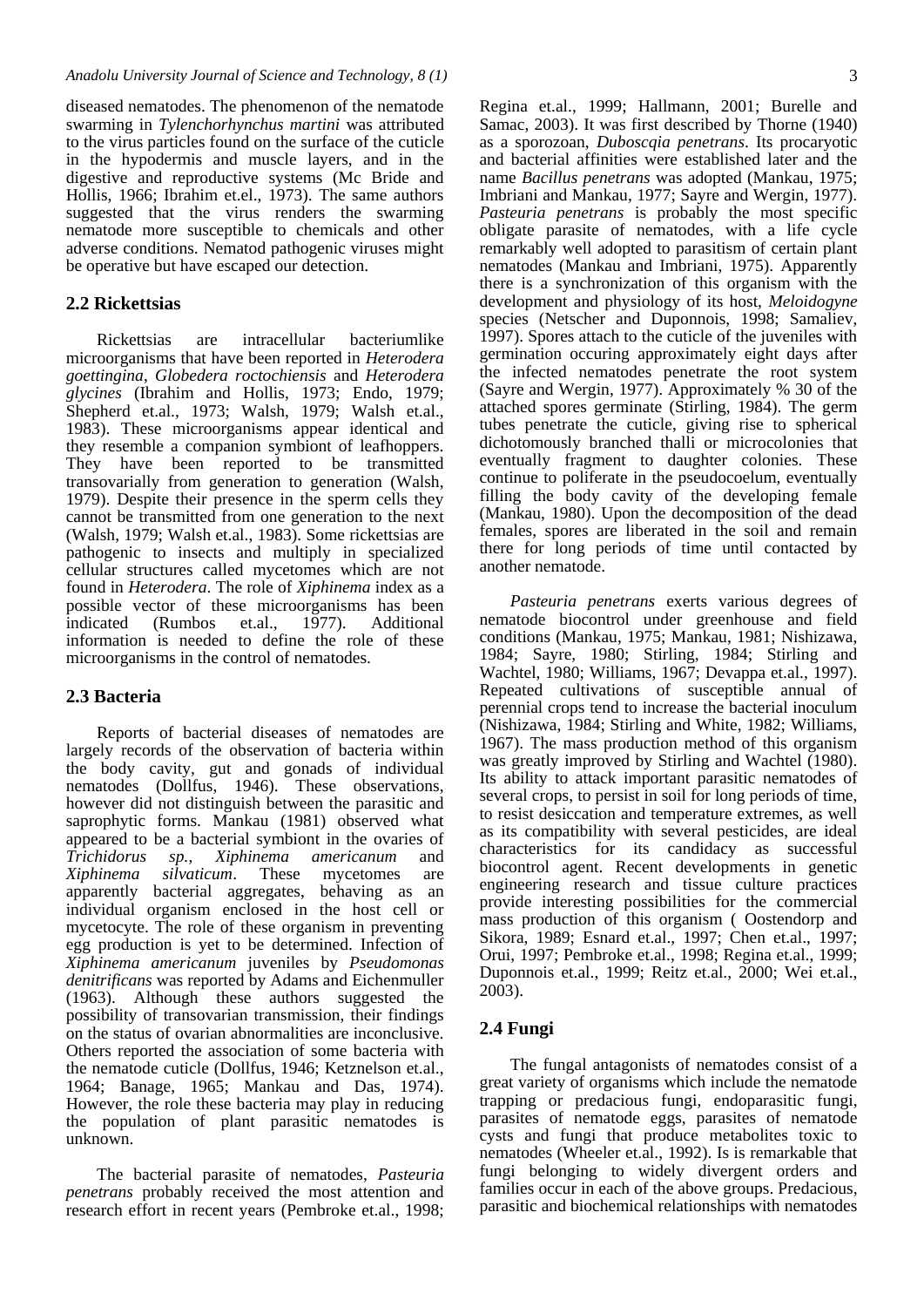have evolved among almost all major groups of soil fungi from the *Phycomycetes* to the *Basidomycetes*. Considering the long coevolution of nematodes and fungi which obviously occurred in the close confines of the soil habitat, it is not surprising that a great variety of interrelationships have developed between the two groups. A very complete and readable account of these interesting organisms was published in a small book on the nematode destroying fungi by Barron (1975).

In nature, fungi continuously destroy nematodes in virtually all soils. Microbial and fungal control of nematodes is very important biologically and in some circumstances economically (Kerry and de leij, 1992). However, there are great technical problems in observing and assessing the importance of these organisms; these include the complexities of the soil habitat, the specialized techniques required to extract, count and isolate the fungal antagonists and the fact that many of these organisms are obligate parasites or do not sporulate readily.

Some fungus species, for example, have spores that must be ingested by the nematod host (Kerry, 1988). These spores then germinate in the esophagus and eventually develop and consume the nematode (Aschner and Kohn, 1958). Such fungi generally do not infect plant parasitic nematodes which feed through a stylet with a relatively minute aperture that is far smaller than even the minutest fungal spores.

The spores inject the infective cell particle through the cuticle of passing nematodes upon mechanostimulation. Davidson and Barron (1973), have described the process in detail.

The unique hyphal adaptations which make up the traps of predacious fungi are quite familiar and there is no need to redescribe them here but some studies have revealed the interesting fact that in many species the traps or infection pegs which penetrate captured nematodes give off a substance or toxin which immobilizes a nematode almost immediately (Olthof and Estey, 1963; Balan and Gerber, 1972; Krizkova et.al., 1976; Duponnois et.al., 2001; Sharon et.al., 2001; 2003). There are also fungi which apparently immobilize or intoxicate nematodes without any direct contact with the hyphae (Giuma and Cooke, 1971; 1973). In addition, some predacious fungi have trapping organs which give off substances attractive to nematodes (Balan and Gerber, 1972; Field and Webster, 1977; Jansson and Nordbring-Hertz, 1979). There are also appears to be good evidence that the assimilative or haustorial hyphae of a trapping fungus found within the nematode release an antibiotic which prevents the development of competing microorganisms in the captured nematode (Barron, 1975). There are a number of natural openings such as the buccal cavity, excretory pore, vulva and anus through which secondary microorganisms can enter moribund nematodes; however in nematodes captured in the hyphal traps of most species of predacious fungi,

competing organisms seldom or never develop. The body contents of captured nematodes are consumed until only an empty cuticle remains that is filled with the assimilative hyphae which eventually lyse. No enter organisms develop in the victim. Most attempts to produce inoculum on a commercial scale or for experimental soil colonization have concentrated on the production of mycelia and conidia but these may have very limited survival when introduced into soil (Abu-Laban and Saleh, 1992). Some soils are very fungistatic towards predacious fungi (Mankau, 1962). In general the entire group is considered to be rather poor saprophytic competitors in the soil habitat.

*Catenaria auxiliaris* was first described in 1877 by Kühn in the females of beet cyst nematode *Heterodera schachtii*. It was not that reduction of the population of cereal cyst nematode *Heterodera avenae* to a nondamaging level was attributed to the infection of females by *Nematophthora gynophila* (Kerry, 1974; Kerry and Crump, 1977). *Catenaria auxiliaris* can also parasitize females of *Heterodera avenae* and *Globodera rostochiensis* (Kerry, 1975; Kerry et.al., 1976). *Nematophthora gynophila* infected *Heterodera carotae*, *Heterodera cruciferae*, *Heterodera goettingiana*, *Heterodera schachtii* and *Heterodera trifolii* but did not infect *Globodera rostochiensis* under glasshouse conditions (Kerry and Crump, 1977).

*Verticillum chlamydosporium* was found to parasitize the developing females of *Heterodera avenae* prior to their egg production stages (Kerry, 1980; Irving and Kerry,1986; de leij and Kerry, 1991; Kerry, 1991; de leij, 1992; de leij et al., 1992; 1992)

Morgan-Jones et.al. (1981), reported *Verticillum chlamydosporium* as an effective parasite of maturing females and eggs of *Meloidogyne arenaria*.

*Chaetomium cochloides*, *Exophiala pisciphila*, *Fusarium oxysporum*, *Fusarium solani*, *Phytophthora cinnomomi*, *Trichosporon beigelii*, *Pythium sp*. and a sterile mycelium were found to be associated with females and precyst stages of *Heterodera glycines* (Gintis et.al., 1983).

Jatala et. al. (1979), reported that the penetration of *Meloidogyne incognita* females by *Paecilomyces lilacinus* is generally through the anal or vulval openings. *Paecilomyces lilacinus* was also found in the females of *Tylenchulus semipenetrans* and in adult females of *Nacobbus aberrans* (Bansal et al., 1988). *Dactylella oviparasitica*, an egg parasite, can occasionally parasitize *Meloidogyne* females, particularly on hosts where the egg production is relatively slow (Mankau, 1981).

Destruction of nematode eggs by *Fusarium* and *Cephalosporium* species was first noted by Lysek (1963). Later he reported that *Verticillum chlamydosporium*, *Verticillum bulbillosum*, *Mortierella nana*, *Paecilomyces lilacinus*, *Acremonium bacillosporum*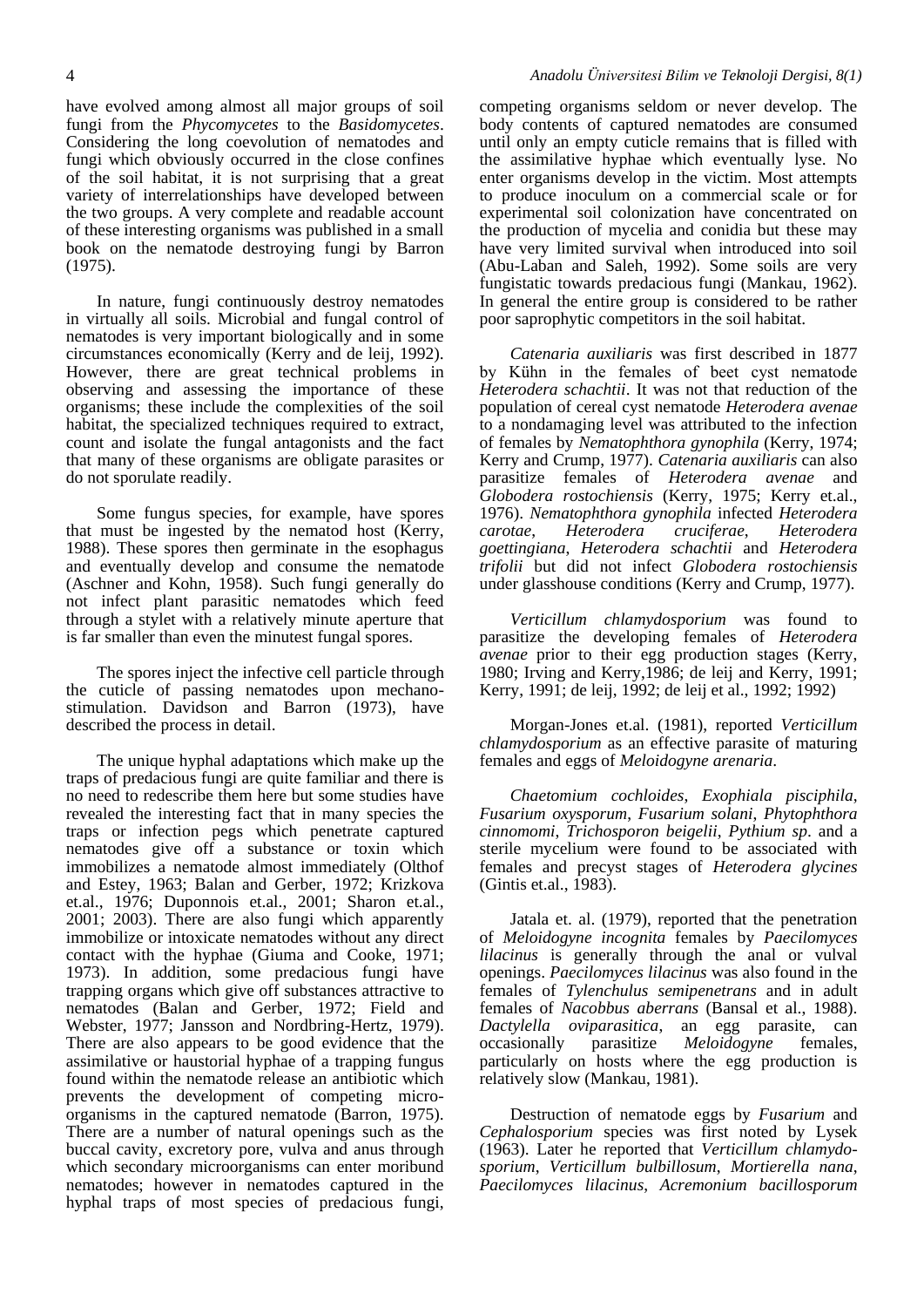and *Helicoon farinosum* were able to perforate eggshells and enter eggs of nematodes (Lysek, 1966).

The discovery of fungi parasitic on the eggs of plant parasitic nematodes has been very recent. Several organisms have been reported to parasitize eggs of plant parasitic nematodes (Tribe, 1977; 1979; Stirling and Mankau, 1978; Nigh et.al., 1980; Morgan-Jones et.al., 1981; Godoy et.al., 1982). Although the majority of these organisms are associated with the eggs and cysts of important plant parasitic nematodes, their efficiency in and adaptability to different soil environmental conditions vary (Jatala, 1985).

#### **2.5 Predacious Nematodes**

Predacious nematodes are probably very important influences in the population dynamics of numerous species of soil nematodes since their biomass in some soils is substantial but their role in biological control of plant parasitic nematodes is virtually unknown (Grewal and Lewis, 1999). Nematodes in the *Mononchida*, *Dorylaimida* and *Diplogasteroidea* are largely predacious although the actual feeding habits of most species is unknown. An obligatory predatory genus *Seinura*, occurs in the *Aphelenchoidea*. Predacious nematodes are characterized by either a large open stoma armed with teeth or dendicles which are used in seizing and ripping open prey or swallowing them whole or a pharynx equipped with an onchiostyle, stomatostyle or mural tooth for piercing prey. These features and certain lip region characters are modified into an amazing number of variations for which the specialized functions are almost completely unknown. Small *Seinura spp*. can kill nematodes much larger than themselves because of their ability to paralyze the prey. The prey is inactivated almost immediately after the stylet is inserted. Repeated secretions of the dorsal esophagal gland pass into the victim during feeding and digest the body contents (Hechler, 1963). Earlier reviewers have presented highly variable views about the importance of predacious nematodes but all have generally lamented lack of imformation about their biology (Boosalis and Mankau, 1965; Christie, 1960; Esser and Sobers, 1964; Sayre, 1971; Webster, 1972; Shapiro and Lewis, 2000).

Nematodes are often observed in the gut contents of mononchs and are presumed to be the principal feed of many species. The *Diplogasteroidea* can be both microbial feeders and predators (Yeates, 1969).

Selective predation may be releated more to a relative abundance of alternative food sources than to the presence of prey nematodes. When nematodes are preyed upon, the prey species consumed are probably determined by such factors as prey size and mobility (Nelmes, 1974).

As possible biocontrol agents for plant parasitic nematodes, the *Mononchida* have attracted more attention than any of the other soil inhabiting

predators. Steiner and Heinly (1922) observed that *Clarkus papillatus* fed voraciously on *Meloidogyne sp*. in vitro, survived well in dry soil and is a hermaphrodite which may faciliate the rapid build up of its populations in soil. Thorne (1927) also studied *Clarkus papillatus* and recorded voracious feeding on *Heterodera schachtii* larvae and observed that it and three other mononchid species often occurred in large populations in sugar beet fields. Nelmes (1974) observed that larvae of *Aphelenchus avenae* appears to be a suitable prey for many mononchs. Cohn and Mordechai (1974) noted that *Mylonchulus sigmaturus*, a cosmopolitan species, interfered with a routine culture of the citrus nematode, *Tylenchulus semipenetrans*. In laboratory tests the nematode fed on *Tylenchulus semipenetrans* and *Meloidogyne javanica* but not on *Helicotylenchus multicinctus* or *Longidorus africanus* and in pot tests small populations of *Tylenchulus semipenetrans* were always associated with large populations of *Mylonchulus sigmaturus*, although the predation was insufficient to reduce damage to sour orange seedlings. Small (1979) also obtained evidence of predation by *Prionchulus punctatus* on *Meloidogyne incognita* in pot tests and partial control as evidenced by a significant reduction in galling of tomato roots in treatments where the predator was added but no significant difference in overall growth of the plants.

The *Dorylaimida* are frequently abundant in soils although their numbers and species diversity appears to decline in soils disturbed by frequent agricultural operations. Stirling and Mankau (1977) recorded and species of dorylaims which had common or moderately occurrence in citrus orchard soils. One of these species *Thornia sp*. had been studied earlier (Boosalis and Mankau, 1965) for its effect as a biological control agents of the citrus nematode, *Tylenchulus semipenetrans*. Predacious nematodes may contribute towards natural control in some situations (Azmi, 1983). But as with other predators, problems in their mass production an application to soil would prevent their use as induced biological control agents.

# **2.6 Tardigrates, Turbellarians, Collembola, Mites, Enchytraeids, Protozoa**

These are a complex group of naturally occuring organisms that are found in varying densities in many agricultural soils. Because of their active mobility in the soil, their capability to search for prey is significantly higher than that of predacious fungi. Predation of plant parasitic nematodes by tardigrates was observed by several investigators (Hutchinson and Streu, 1960; Doncaster and Hooper, 1961; Sayre, 1971).

Turbellarians are carnivorous flatworms that feed on nematodes and other soil organisms. The feeding of *Meloidogyne incognita* by *Adenoplea sp*. was observed by Sayre and Powers (1966). They concluded that although addition of *Adenoplea sp*. decreased the root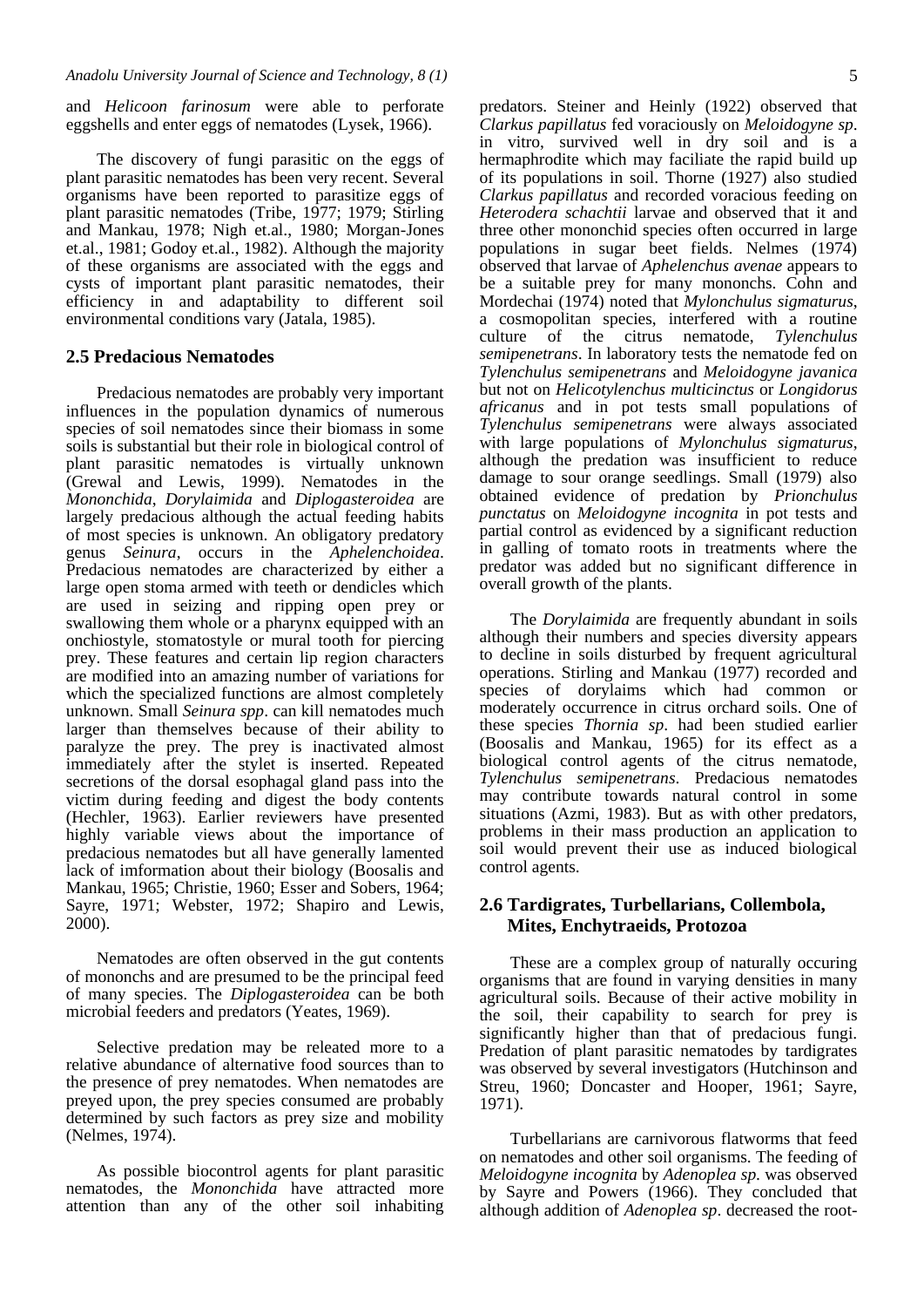galling index, it was insufficient to be of practical value.

Collembola and mites are probably the most numerous arthropods around plant roots and in decaying organic material. Feeding of plant parasitic nematodes by these organisms is reported by various investigators (Sharma, 1971; Muraoka and Ishibashi, 1976; Mankau and Imbriani, 1978; Inserna and Davis, 1983). The collembola *Onychiurus armatus* were observed to perforate the cysts of *Heterodera cruciferae*, enter them and devour the nematodes within them (Muraoka and Ishibashi, 1976).

Mites were also observed to damage the *Heterodera sp*. cysts (Murphy and Doncaster, 1957). Apparently mites exhibit density dependent traits of effective and specific predators. There are an increase of nematode prey (Imbriani and Mankau, 1983) The ability of mites to use fungi as alternative food sources in the absence of nematodes is an advantageous characteristic. However, their role as effective biocontrol organisms for limiting the population of plant parasitic nematodes is yet to be understood.

Although enchytraeids are reportedly possible antagonists of nematodes, their role in actual predation of plant parasitic nematodes has not yet been determined. Similarly, some predacious amoeboid protozoans are reported to prey on several plant parasitic nematodes (Winslow and Williams, 1957; Doncaster and Hooper, 1961; Esser and Sobers, 1964; Webster, 1972). The extent to which these organisms can be efficient and economically imported is not known.

#### **3. CONCLUSION**

Although the potential for biological control of plant parasitic nematodes is great, it has yet to be widely exploited. Perhaps one of the main reason why the use of biological control agents in the nematode management system has not been received with much enthusiasm is its lack of spectacular results, compared to the results of the nematicides. Investigators hesitations and limitations for field applications of the organisms due to bureaucratic regulations, have limited the exploitation of the biocontrol agents in the nematode management practices (Jairajpuri et.al., 1990; Duncan, 1991).

The biological control of plant parasitic nematodes has largely followed the classical approach utilizing pathogens and predators to kill particular pest species. This approach will probably continue to form the basis of future research, particularly if successes can be achieved by using other treatments to stress nematodes, making them more susceptible to attack by biological agents (Wei et.al., 2003). However, other means already explored by plant pathologists (Cook, 1985) seem worthy of consideration. The biological protection of plant surfaces, preventing pathogen invasion of the host, has been used to protect leaves, pruning wounds and roots from bacterial and fungal diseases. But their potential as a biological control agents is not clear.

Opportunities in genetic engineering may extend to producing more effective biological control agents for plant parasitic nematodes (Piotte et.al., 1992). Already, a genetically manipulated agent has been produced in the United States of America to protect frost sensitive plants from damage by ice-nucleating bacteria (Cook, 1985) and the toxin gene from the insect pathogen *Bacillus thuringiensis* has been transferred to the root-colonizing bacterium *Pseudomonas fluorescens* (Beardsley, 1984). Also ultraviolet radiation has been used to produce fungicide-tolerant mutants of some fungi and coincidentally increase their efficacy as biological control agents over that of the wild strains (Papavizas et.al., 1982; Gaspard and Mankau, 1985).

Given such enlightened support biological control could play an important part in the future management of many of major plant parasitic nematodes (Roberts, 1993). All told, the proper and efficient utilization of biocontrol agents in suppressing nematode populations is a great challenge. Removal of the obstacles in achieving our goals can only be attained by dedication, persistence and hard work.

#### **REFERENCES**

- Abou-Jawdah, Y., Melki, K., Hafez, S.L., Sobh, H., El-Masri, Y. and Sundararj, P. (2000). Alternatives to methyl bromide for root-knot nematode management on cucumber in Lebanon. *Nematropica* 30, 41-45.
- Abu-Laban, A.Z. and Saleh, H.M. (1992). Evaluation of animal manures for mass production, storage and application of some nematode egg-parasitic fungi. *Nematologica* 38, 237-244.
- Adams, R.E. and Eichenmuller, J.J. (1963). A bacterial infection of *Xiphinema americanum*. *Phytopathology* 53, 745.
- Aschner, M. and Kohn, S. (1958). The biology of *Harposporium anguillulae*. *Gen. Microbiol.* 19, 182-189.
- Azmi, M.I. (1983). Predatory behavior of nematodes. I. Biological control of *Helicotylenchus dihystera* through the predacious nematodes, *Iotonchus monhystera*. *Indian J. Nematol.* 13, 1-8.
- Balan, J. and Gerber, N.N. (1972). Attraction and killing of the nematode *Panagrellus redivivus* by the predaceous fungus *Arthrobotrys dactyloides*. *Nematologica* 18, 163-173.
- Banage, W.B. (1965). Notes on the bacterium *Clostridium pasteurianum* affecting a free living nematode. *E. Afr. Agric. For. J.* 30, 311-313.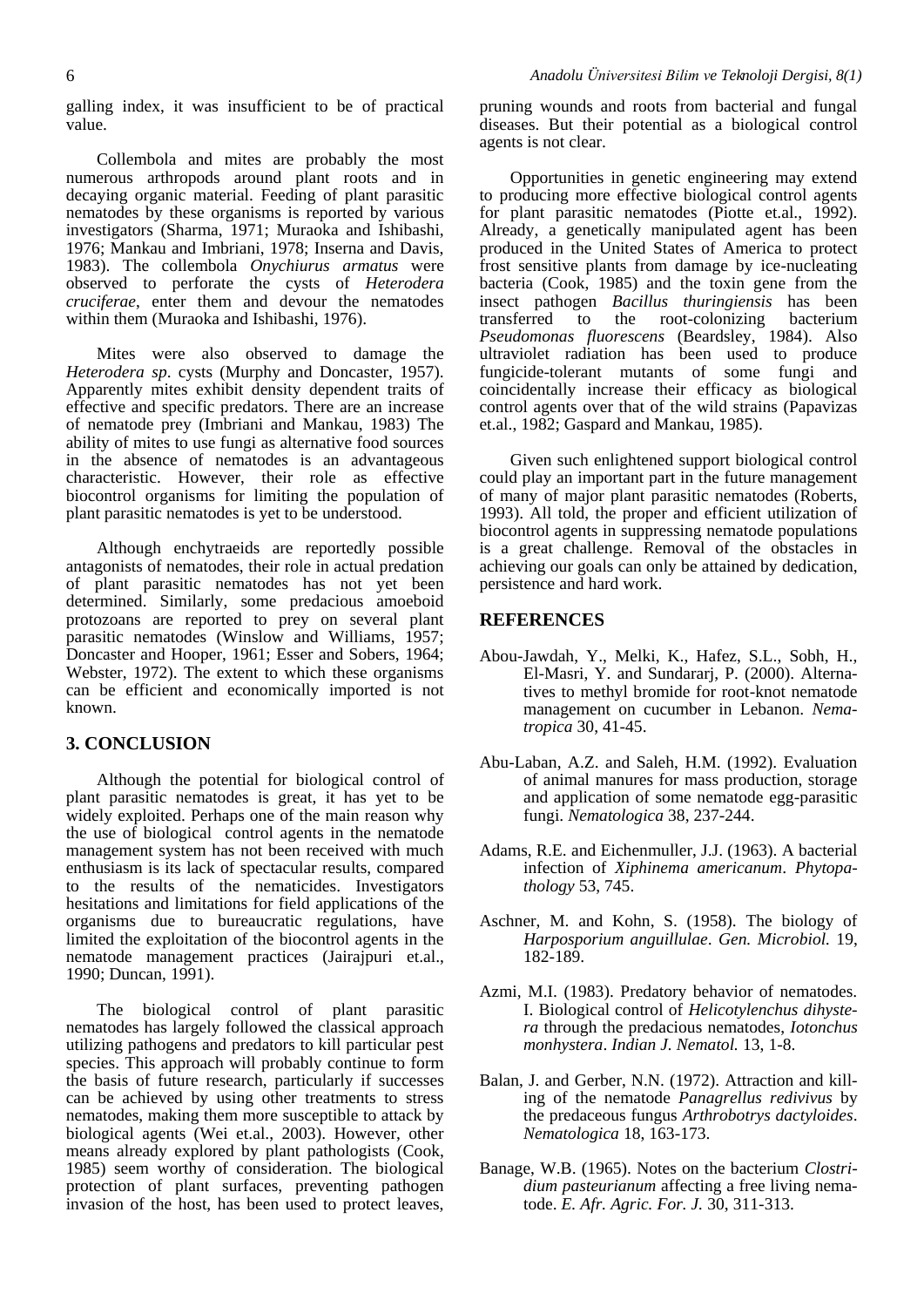- Bansal, R.K., Walia, R.K. and Bhatti, D.S. (1988). Evaluation of some agro-industrial wastes for mass propagation of the nematode parasitic fungus *Paecilomyces lilacinus*. *Nematol. Medit.* 16, 135-136.
- Barron, G.L. (1975). The nematode destroying fungi: Guelph, Canada: *Can. Biol. Publ.* 140p.
- Beardsley, T. (1984). Genetic pesticides. *Nature* 312, 686.
- Boosalis, M.G. and Mankau, R. (1965). Parasitism and predation of soil microorganisms. *In Ecology of Soil Borne Plant Pathogens* 6, Eds. K.F. Baker and W.C. Snyder, Univ. Calif. Press. 571 p, ss.374-389, Barkeley
- Bridge, J. (1987). Control strategies in subsistence. *Principles and practice of nematode control in crops,* Eds. R.H. Brown and B.R. Kerry, pp. 389-420, Academic Press, Sydney, Australia.
- Bulluck, L.R, Ristaino, J.B. (2002). Effect of synthetic and organic fertility amendments on southern blight, soil microbial communities, and yield of processing tomatoes. *Phytopathology* 92, 181- 189.
- Burelle, N.K. and Samac, D.A. (2003). Use of grampositive bacteria as biological control agents for plant parasitic nematodes. *J. Nematol*. 35, 347- 348.
- Chen, Z.X., Dickson, D.W., Mitchell, D.J., McSorley, R. and Hewlett, T.E. (1997). Suppression mechanisms of *Meloidogyne arenaria* race 1 by *Pasteuria penetrans*. *J. Nematol.* 29, 1-8.
- Christie, J.R. (1960). Biological control-predacious nematodes. *Nematology.Fundamentals and Recent Advances with Emphasis on Plant Parasitic and Soil Forms* 46, pp. 466-468, Eds. J.H. Sasser and W.R. Jenkins, Chapel Hill, NC, Univ.North Carolina Press.
- Cohn, E. and Mordechai, M. (1974). Experiments in suppressing citrus nematode populations bt use of a marigold and a predacious nematode. *Nematol. Mediterr.* 2, 43-53.
- Cook, R.J. (1985). Biological control of plant pathogens: Theory to application. *Phytopathology* 75,  $25-29.$
- Davidson, J.G.N. and Barron, G.L. (1973). Nematophagous fungi: *Hoptoglossa*. *Can. J. Bot.* 51, 1317-1323.
- Deacon, J.W. (1991). Significance of ecology in the development of biocontrol agents against soilborne plant pathogens. *Biocon. Sci. Technol*. 1, 5-10.
- De Bach, P. (1964). *Biological control of insect pests and weeds*. London: Chapman and Hall, 213 p.
- de Leij, F.A.A.M. (1992). Significance of ecology in the development of *Verticillium chlamydosporium* as a biological control agent against rootknot nematodes (*Meloidogyne* spp.). University of Wageningen, the Netherlands. (Ph.D. thesis)
- de Leij, F.A.A.M. and Kerry, B.R. (1991). The nematophagous fungus, *Verticillium chlamydosporium* as a potential biological control agent for *Meloidogyne arenaria*. *Revue Nematol.* 14, 157- 164.
- de Leij, F.A.A.M., Davies, K.G. and Kerry, B.R. (1992).The use of *Verticillium chlamydosporium* and *Pasteuria penetrans* alone and in combination to control *Meloidogyne incognita* on tomato plants. *Fund. Applied Nematol.* 15, 235-242.
- de Leij, F.A.A.M., Dennehy, J.A. and Kerry, B.R. (1992). The effect of temperature and nematode species on interaction between the nematophagous fungus *Verticillium chlamydosporium* and root-knot nematodes (*Meloidogyne* spp.). *Nematologica* 38, 65-79.
- Devappa, V., Krishnappa, K. and Reddy, B.M.R. (1997). Management of root-knot nematode *Meloidogyne incognita* in sunflower. *Mysore Journal of Agricultural Sciences* 31, 155-158.
- Dollfus, R.P. (1946). Parasites des Helminthes. In Encyclopedie Biologique, ed. P. Lechevalier, Paris Vol. 27, 482 p.
- Doncaster, C.C. and Hooper, D.J. (1961). Nematodes attacked by protozoa and tardigrades. *Nematologica* 6, 333-335.
- Duncan, L.W. (1991). Current options for nematode management. *Annu. Rev. Phytopathol.* 29, 469- 490.
- Duponnois, R., Amadou, M. and Thierry, M. (1999). Beneficial effects of Enterobacter cloacae and *Pseudomonas mendocina* for biocontrol of *Meloidogyne incognita* with the endospore-forming bacterium *Pasteuria penetrans*. *Nematology* 1, 95-101.
- Duponnois, R., Chotte, J.L. and Sall, S. (2001). The effect of organic amendments on the interactions between a nematophagous fungus *Arthrobotrys oligospora* and the root-knot nematode, *Meloidogyne mayaguensis* parasitizing tomato plants. *Biological Fertilization Soils* 34, 1-6.
- Eddaoudi, M. and Bourijate, M. (1998). Comparative assessment of *Pasteuria penetrans* and three nematicides for *Meloidogyne javanica* and their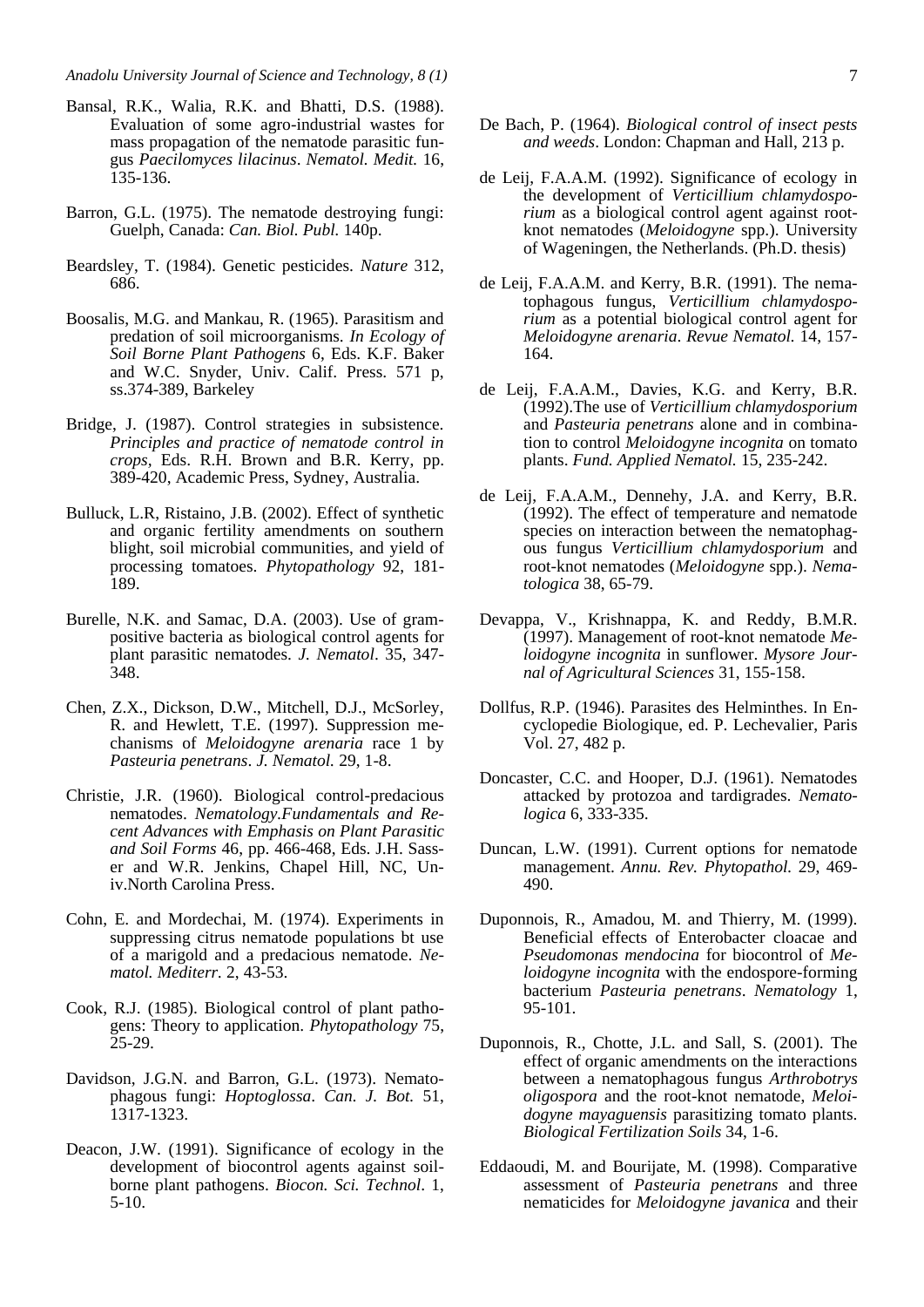effect on yields of successive crops of tomato and melon. *Fundamental and Applied Nematology* 21, 113-118.

- Endo, B.Y. (1979). The ultrastructure and distribution of an intracellular bacterium-like microorganisms in tissues of larvae of the soybean cyst nematode, *Heterodera glycines*. *J. Ultrastruct. Res.* 67, 1-14.
- Esnard, J., McClure, M.A., Dickson, D.W., Hewlett, T.E. and Zuckerman, B.M. (1997). Effects of monoclonal antibodies cationized ferritin and other organic molecules with *Pasteuria penetrans* endospores to *Meloidogyne incognita*. *J. Nematol.* 29, 556-564.
- Esser, R.P. and Sobers, E.K. (1964). Natural enemies of nematodes. *Soil Crop. Sci. Soc. Pla. Proc.* 24, 326-352.
- Field, J.I. and Webster, J. (1977). Traps of predacious fungi attract nematodes. *Trans. Br. Mycol. Soc.* 68, 467-469.
- Galper, S., Eden, L.M., Stirling, G.R. and Smith, L.J. (1995). Simple screening methods for assessing the predacious activity of nematode-trapping fungi. *Nematologica* 41, 130-140.
- Gaspard, J.T. and Mankau, R. (1985). Induced benomyl resistance in *Paecilomyces lilacinus* and *Verticillium chlamydosporium*. *J. Nematol*. 17, 496.
- Gintis, B.O., Morgan-Jones, G. and Rodriquez-Kabana, R. (1983). Fungi associated with several developmental stages of *Heterodera glycines* from an Alabama soybean field soil. *Nematropica* 13, 181-200.
- Giuma, A.Y. and Cooke, R.C. (1971). Nematoxin production by *Nematoctonus haptocladus* and N. concurrens. *Trans. Br. Mycol. Soc.* 56, 89-94.
- Giuma, A.Y. and Cooke, R.C. (1973). Thermostable nematoxins produced by germinating conidia of some endozoic fungi*. Trans. Br. Mycol. Soc.* 60, 49-56.
- Godoy, G., Rodriquez-Kabana, R. and Morgan-Jones, G. (1982). Parasitism of eggs of *Heterodera glycines* and *Meloidogyne arenaria* by fungi isolated from cysts of *H. glycines*. *Nematropica* 12, 111-119.
- Grewal, P.S., Lewis, E.E. and Venkatachari, S. (1999). Allelopathy: A possible mechanism of suppression of plant parasitic nematodes by entomopathogenic nematodes. *Nematology* 1, 735-743.
- Grewal, P.S., Miller, R., Martin, R. and Lewis, E.E. (1997). Summary of field trials for entomopa-

thogenic nematodes as biological control agents of plant parasitic nematodes. *Biological Control Science and Technology* 7, 393-399.

- Hallmann, J. (2001). Plant interactions with endophytic bacteria. *Biotic interactions in plant-pathogen interactions,* Eds. Jeger, M.G.and Spence N.J., Pb. 87-119, CAB International, Wallingford, UK.
- Hechler, H.C. (1963). Description developmental biology and feeding habits of *Seinura tenuicaudata (*de Man) J.B. Goodey, 1960 (Nematoda: Aphelenchoididae) a nematode predator. *Proc. Helminthol. Soc. Wash.* 30, 182-195.
- Hussey, N.W. (1990). Agricultural production in the third world – a challenge for natural pest control. *Exp. Agric.* 26, 171-183.
- Hutchinson, M.T. and Streu, H.T. (1960). Tardigrades attacking nematodes. *Nematologica* 5, 149.
- Ibrahim, I.K.A. and Hollis, J.P. (1973). Electron microscope studies on the cuticle of swarming and non-swarming *Tylenchorhynchus martini*. *J. Nematol.* 5, 275-281.
- Ibrahim, I.K.A., Joshi, M.M. and Hollis, J.P. (1973). The swarming virus disease of *Tylenchorhynchus martini*. *Int. Congr. Plant Pathol*. Minneapolis, Minn. Abstr., 555 p.
- Imbriani, J.L. and Mankau, R. (1977). Ultrastructure of the nematode pathogen, *Bacillus penetrans*. *J. Invertebr. Pathol.* 30, 337-347.
- Imbriani, J.L. and Mankau, R. (1983). Studies on *Lasioseius scapulatus*: A Mesostigmatid mite predacious on nematodes. *J. Nematol.* 15, 523-528.
- Inserra, R.N. and Davis, D.W. (1983). Hypoaspis nr. aculeifer: A mite predacious on root knot and cyst nematodes. *J. Nematol.* 15, 324-325.
- Irving, F. and Kerry, B.R. (1986). Variation between strains of the nematophagous fungus, *Verticillium chlamydosporium* Goddard. II. Factors affecting parasitism of cyst nematode eggs. *Nematologica* 32, 474-485.
- Jairajpuri, M.S., Alam, M.M. and Ahmad, I. (1990). *Nematode bio-control*. CBS Publ. and Distr. Pvt. Ltd., 152 p., Delhi, India
- Jansson, H.B. and Nordbring-Hertz, B. (1979). Attraction of nematodes to living mycelium of nematophagous fungi. *J. Gen. Microbiol.* 112, 89-93.
- Jatala, P. (1985). Biological control of nematodes. An Advanced Treatise on Meloidogyne, *Biology and control* 1, Eds. J.N. Sasser and C. Carter. North Carolina State Graphics, pp. 303-308.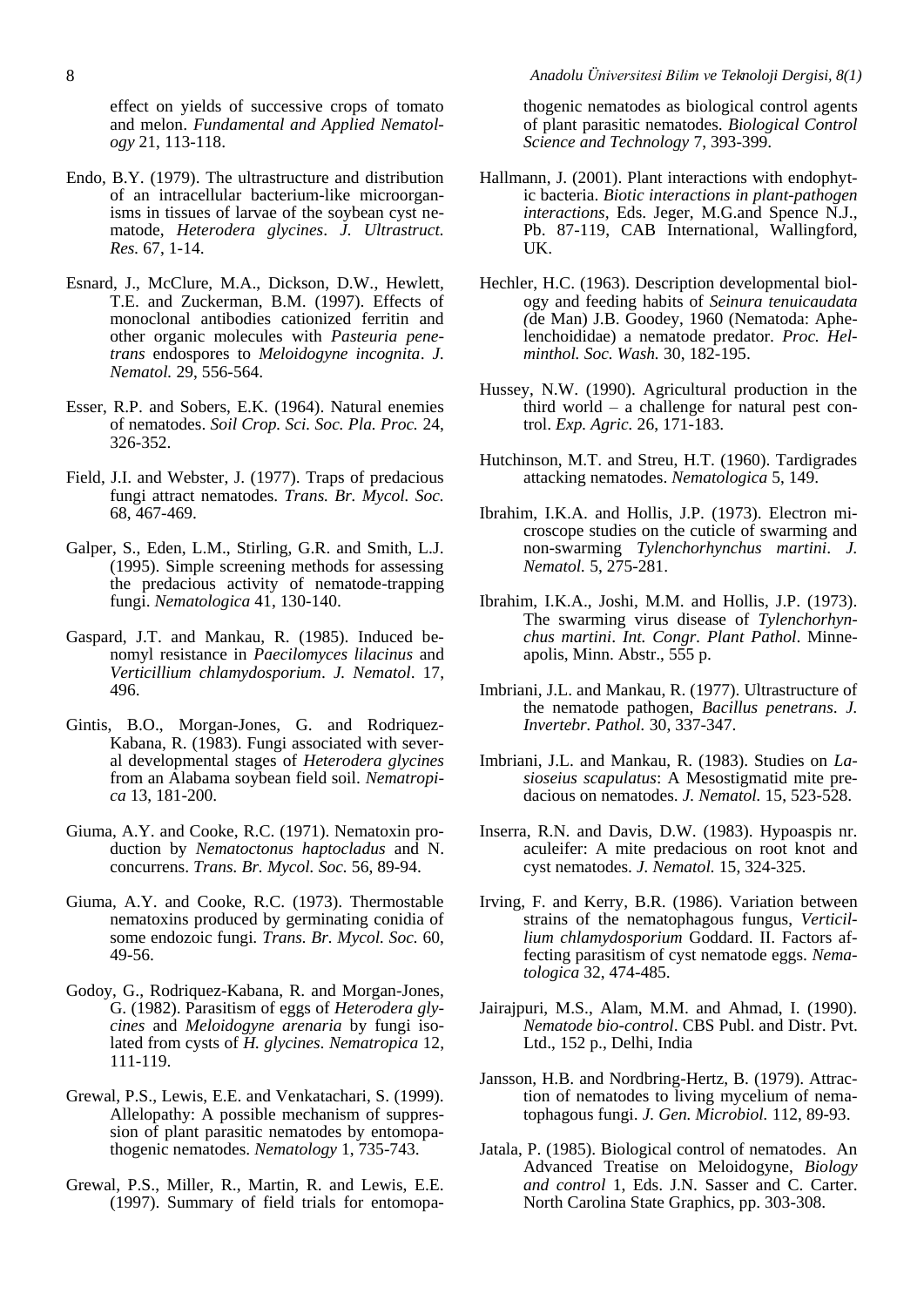- Jatala, P., Kaltenbach, R. and Bocangel, M. (1979). Biological control of *Meloidogyne incognita acrita* and *Globodera pallida* on potatoes. *J. Nematol*. 11, 303.
- Kerry, B.R. (1974). A fungus associated with young females of the cereal cyst nematode, *Heterodera avenae*. *Nematologica* 20, 259-260.
- Kerry, B.R. (1975). Fungi and the decrease of cereal cyst nematode population in cereal monoculture. *EPPO Bull.* 5, 353-361.
- Kerry, B.R. (1980). Biocontrol; fungal parasites of female cyst nematodes. *J. Nematol*. 12, 253-259.
- Kerry, B.R. (1987). Biological control, Eds. R.H. Brown and B.R. Kerry. Biological control of nematodes: Prospects and opportunities. Principles and practice of nematode control in crops, 92 pp. 233-263, Academic Press, Sydney, Australia.
- Kerry, B.R. (1988). Fungal parasites of cyst nematodes. *Agric. Ecosys. Environ.* 24, 293-305.
- Kerry, B.R. (1990). An assessment of progress towards microbial control of plant parasitic nematodes. *J. Nematol*. 22, 621-631.
- Kerry, B.R. (1991). Methods for studying the growth and survival of the nematophagous fungus, *Verticillium chlamydosporium* Goddard, in soil. In B.R. Kerry & D.H. Crump, eds. *Methods for studying nematophagous fungi*. IOBC/WPPRS Bulletin XIV/2: 34-38.
- Kerry, B.R. and Crump, D.H. (1977). Observation on fungal parasites of females and eggs of the cereal cyst nematode, *Heterodera avenae* and other cyst nematodes. *Nematologica* 23, 193-201.
- Kerry, B.R. and de Leij, F.A.A.M. (1992). Key factors in the development of fungal agents for the control of cyst and root-knot nematodes. *Biological control of plant diseases*. p. 139-144, London, Plenum
- Kerry, B.R., Jenkinson, S.C. and Crump, D.H. (1976). Fungal parasites of cyst nematodes. Rothamsted *Exp. Stn. Rep.* Part I, p: 201-202.
- Ketznelson, H., Gillespie, D.C. and Cook, F.D. (1964). Studies on the relationship between nematodes and other soil organisms. *Can. J. Microbiol.* 10, 699-704.
- Krizkova, L., Balan, J., Nemec, P. and Kolozsvary, A. (1976). Predacious fungi *Dactylaria pyriformis* and *D. thaumasia* and nematicides. *Fol. Microbiol*. 21, 493-494.
- Lackey, L.A. (2001). Book Review: Formulation of microbial biopesticides: Beneficial microorganisms, nematodes and seed treatments. Ed: H.D. Burgers. Kluwer Academic Publishers, Dordrecht, The Netherlands, 412 p.
- Liu, X.Z. and Chen, S.Y. (2000a). Parasitism of *Heterodera glycines* by *Hirsutella* spp. in Minnesota soybean fields. *Biological Control* 19, 161-166.
- Liu, X.Z. and Chen, S.Y. (2000b). Screening isolates of *Hirsutella* species for biocontrol of *Heterodera glycines*. *Biocontrol and Technology* 1, 23- 29.
- Loewenberg, J.R., Sullivan, T. and Schuster, M.L. (1959). A virus disease of *Meloidogyne incognita*, the southern root-knot nematode. *Nature* 184, 1896.
- Lysek, H. (1963). Effect of certain soil organisms on the eggs of parasitic roundworms. *Nature* 199, 925.
- Lysek, H. (1966). Study of biology of geohelminths. II. The importance of some soil microorganisms for the viability of geohelminth eggs in the soil. *Acta Univ. Palacki: Olomuc*. 40, 83-90.
- Mankau, R. (1962). Soil fungistasis and nematophagous fungi. *Phytopathology* 52, 611-615.
- Mankau, R. (1972). Utilization of parasites and predators in nematode pest management ecology. *Proc. Tall Timbers Conf. Ecol. Anim. Control Habitat Manag.* 4, 129-143.
- Mankau, R. (1975). Bacillus penetrans n. comb. Causing a virulent disease of plant parasitic nematodes. *J. Invertebr. Pathol*. 26, 333-339.
- Mankau, R. (1975). Procaryotic affinities of Duboscqia penetrans, Thorne. *J. Protozool*. 21, 31-34.
- Mankau, R. (1980). Biological control of nematodes pests by natural enemies. *Ann. Rev. Phytopathol*. 18, 415-440.
- Mankau, R. (1981). Microbial control of nematodes. In Plant Parasitic Nematodes 3, Eds. B.M. Zuckerman and R.A. Rohde, pp. 475-494, Academik, New York
- Mankau, R. and Das, S. (1974). Effect of organic materials on nematode bionomics in citrus and root-knot nematode infested soil. *Indian J. Nematol.* 4, 138-151.
- Mankau, R. and Imbriani, J.L. (1975). The life cycle of an endoparasite in some Tylenchid nematodes. *Nematologica* 21, 89-94.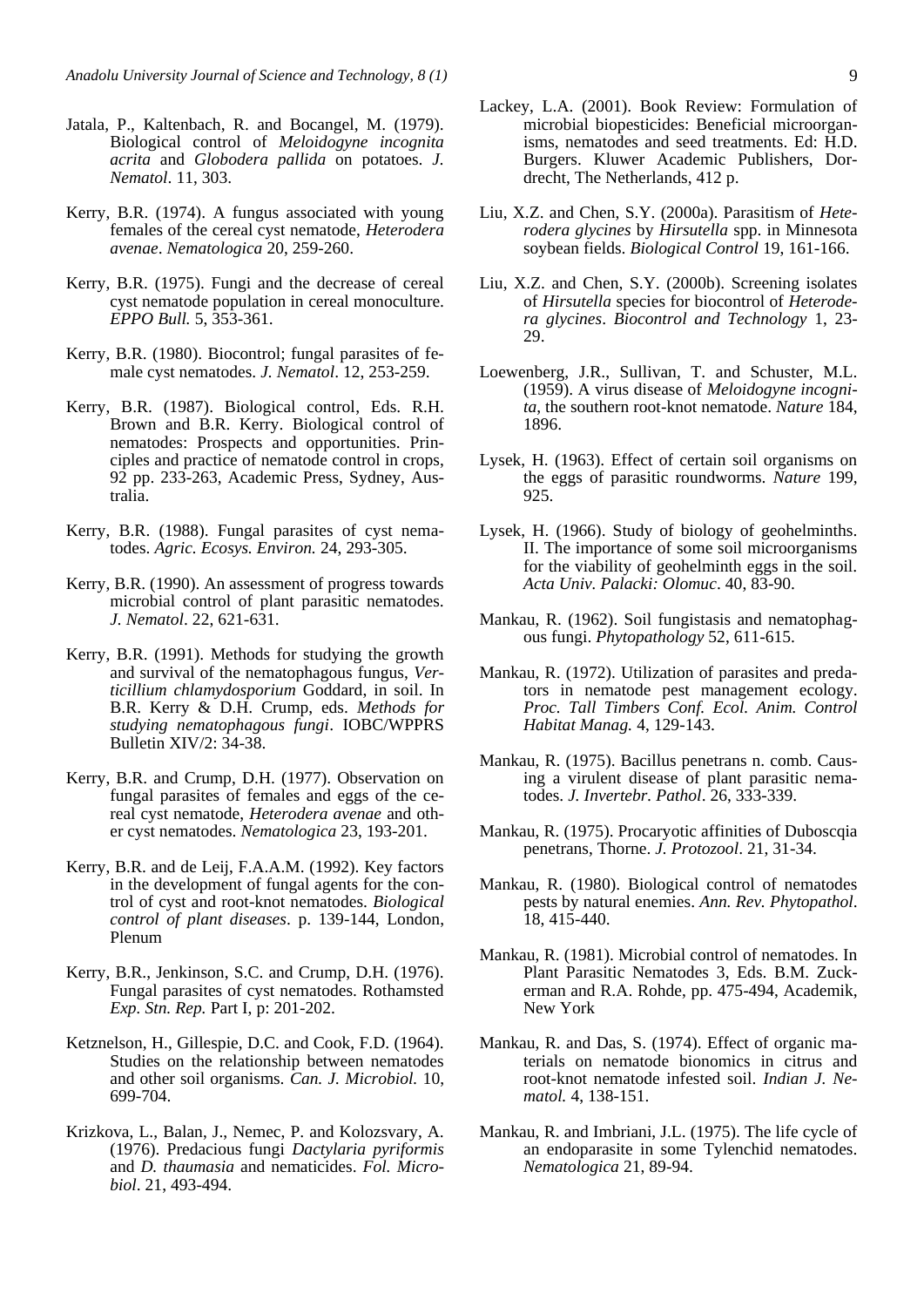- Mankau, R. and Imbriani, J.L. (1978). Studies on the mite Lasioseius scapulatus- a predator on soil nematodes. *Nematropica* 8, 15.
- Mc Bride, J.M. and Hollis, J.P. (1966). Phenomenon of swarming in nematodes. *Nature* 211, 545-546.
- Morgan-Jones, G., Gintis, B.O. and Rodriquez-Kabana, R. (1981). Fungal colonisation of Heterodera glycines cysts in Arkansas, Florida, Mississippi and Missouri soils. *Nematropica* 11, 155-163.
- Morgan-Jones, G., Godoy, G. and Rodriquez-Kabana, R. (1981). Verticillium chlamydosporium, fungal parasite of Meloidogyne arenaria females. *Nematropica* 11, 115-120.
- Muraoka, M. and Ishibashi, N. (1976). Nematode feeding mites and their feeding behavior. *Appl. Entomol. Zool.* 11, 1-7.
- Murphy, P.W. and Doncaster, C.C. (1957). A culture method for soil meiofauna and its application to the study of nematode predators. *Nematologica* 2, 202-214.
- Nelmes, A.J. (1974). Evaluation of the feeding behavior of Prionchulus punctatus (Cobb), a nematode predator. *J. Anim. Ecol.* 43, 553-565.
- Netscher, C. and Duponnois, R. (1998). Use of aqueous suspensions for storing and inoculating spores of Pasteuria penetrans to Meloidogyne spp. *Nematologica* 44, 91-94.
- Nigh, E.A., Thomason, I.J. and Van Gundy, S.D. (1980). Identification and distribution of fungal parasites of Heterodera schachtii eggs in California. *Phytopathology* 70, 884-889.
- Nishizawa, T. (1984). Effects of two isolates of Bacillus penetrans for control of root-knot nematodes and cyst nematodes. *Proc. 1st. Ins. Congr. Nematol.* Guelph, Canada, p: 60-61.
- Oka, Y., Nacar, S., Putievsky, E., Ravid, U., Yaniv, Z. and Spiegel, Y. (2000). Nematicidal activity of essential oils and their components against the root-knot nematode. *Phytopathology* 90, 710- 715
- Olthof, H.A. and Estey, R.H. (1963). A nematoxin produced by the nematophagus fungus Arthrobotrys oligospora. Fresenius. *Nature* 197, 514- 515.
- Oostendorp, M. and Sikora, R.A. (1989). Seed treatment with antagonistic rhizobacteria for the suppression of Heterodera schachtii early root infection of sugar beet. *Revue Nematol*. 12, 77- 83.
- Orui, Y. (1997). Effect of spore sonication on attachment range of Pasteurella penetrans to the rootknot nematode. *Applied Entomology and Zoology* 32, 101-107.
- Papavizas, G.C., Dunn, M.T., Lewis, J.A. and Beagle-Ristaino, J. (1982). Liquid fermentation technology for experimental predation of biocontrol fungi. *Phytopathology* 74, 1171-1175.
- Pembroke, B., Gowen, S.R. and Giannakoue, I. (1998). Advanced of ideas for the use of Pasteuria penetrans for the biological control of root-knot nematodes, Meloidogyne spp. *Bringhton Crop Protection Pests and Diseases* 3, 555-560.
- Piotte, C., Castegnone-Sereno, P., Uijthof, J., Abad, P., Bongiovanni, M. and Dalmasso, A. (1992). Molecular characterization of species and populations of Meloidogyne from various geographic origins with repeated DNA homologous probes. *Fundam. Appl. Nematol.* 15, 271-276.
- Rao, M.S., Reddy, P.P. and Nagesh, M. (1998). Integrated management of Meloidogyne incognita on tomato using Verticillium chlamydosporium and Pasteuria penetrans. *Pest Management in Horticultural Ecosystems* 4, 32-35.
- Reddy, P.P., Nagesh, M. and Devappa, V. (1997). Effect of integration of Pasteuria penetrans, Paecilomyces lilacinus and neem seed cake management of root-knot nematodes infecting tomato. *Pest Management in Horticultural Ecosystems* 3, 100-104.
- Regina, M.D.G., Onivaldo, R., Freitas, L.G. and Dickson, D.W. (1999). Attachment of endospores of Pasteuria penetrans to males and juveniles of Meloidogyne spp. *Nematology* 1, 267-271
- Reitz, M., Rudolph, K., Schröder, I., Hoffmann-Hergarten, D., Hallmann, J. and Sikora, R.A. (2000). Lipopolysaccharides of Rhizobium etli strain G12 act as including agent of systemic resistance in potato towards infection by the cyst nematode Globodera pallida. *Applied and Environmental Microbiology* 66, 3515-3518.
- Roberts, P.A. (1993). Future of nematology integration of new and improved management strategies. *J. Nematol.* 25.
- Rumbos, I., Sikora, R.A. and Nienhaus, F. (1977). Rickettsia-like organisms in Xiphinema index Thorne and Allen found associated with yellow disease of grapevines. *Z. Pflanzenkr. Pflanzenschutz* 84, 240-243.
- Samaliev, H. (1997). Observations on spore attachment of Pasteuria penetrans to Meloidogyne species from vineyards in Bulgaria. *Bulgarian Journal of Agricultural Science* 3, 357-362.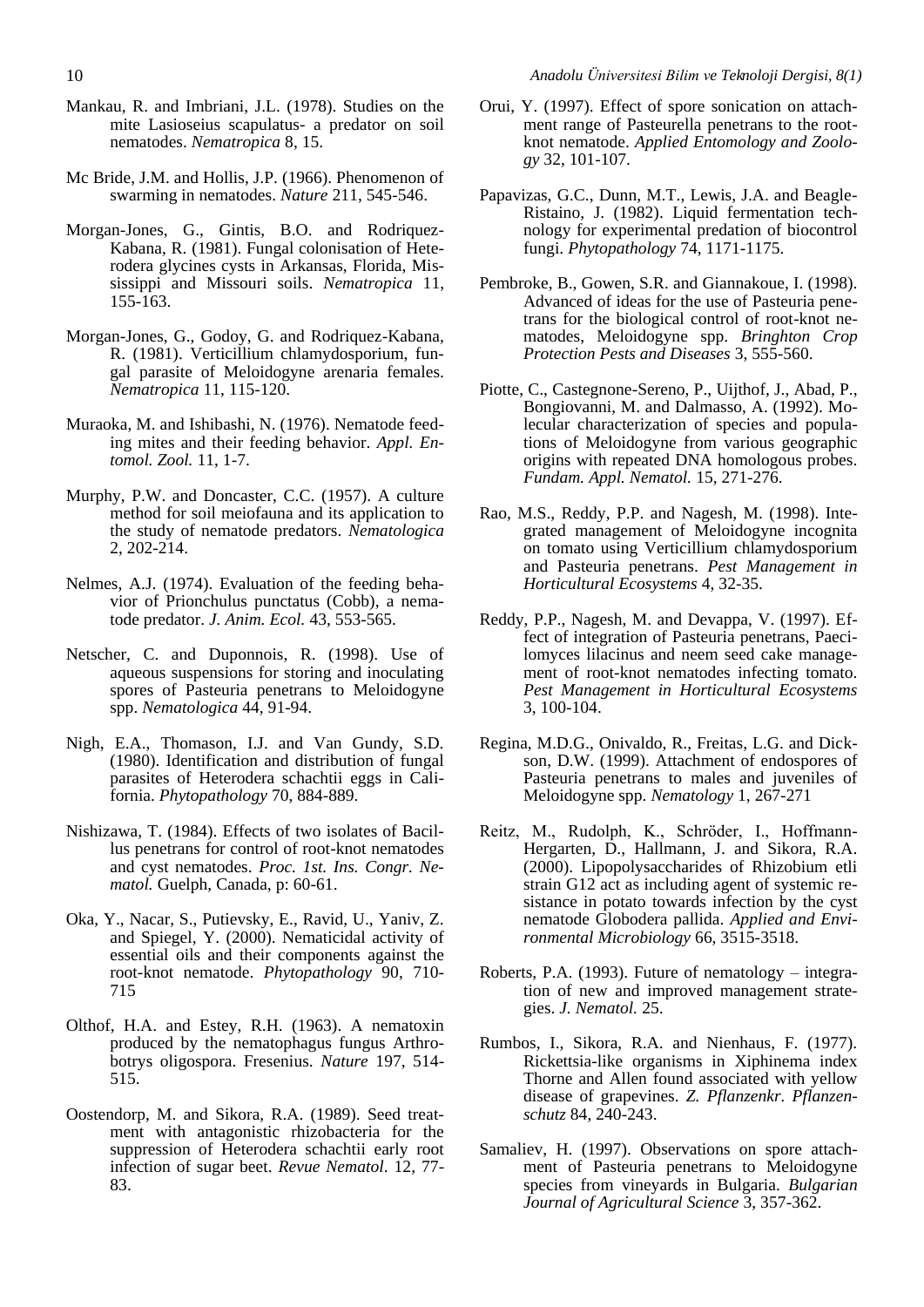- Sayre, R.M. (1971). Biotic influences in soil environment. *Plant Parasitic Nematodes* 9(I), Eds. B.M. Zuckerman, W.F. Mai and R.A. Rohde. pp. 235- 266, Academic, New York:
- Sayre, R.M. (1980). Biocontrol: *Bacillus penetrans* and related parasites of nematodes. *J. Nematol*. 12, 260-270.
- Sayre, R.M. and Powers, E.M. (1966). A predacious soil turbellarian that feeds on free living and plant parasitic nematodes. *Nematologica* 12, 619-629.
- Sayre, R.M. and Walter, D.E. (1991). Factors affecting the efficacy of natural enemies of nematodes. *Ann. Rev. Phytopathol.* 29, 149-166.
- Sayre, R.M. and Wergin, W.P. (1977). Bacterial parasite of a plant nematode; morphology and ultrastructure. *J. Bacteriol.* 129, 1091-1101.
- Shapiro, D.I., Lewis, E.E., Paramasivam, X. and McCoy, C.W. (2000). Nitrogen partitioning in Heterorhabditis bacteriophora infected hosts and the effects of nitrogen on attraction/repulsion. *J. Invertebr. Pathol.* 76, 43-48.
- Sharma, R.D. (1971). *Studies on the plant parasitic nematode Tylenchorhynchus dubius*. Meded. Landbauwhogesch. Wageningen 71-1, 150 p.
- Sharon, E., Bar-Eyal, M., Chet, I., Herrera-Estrella, A., Kleifeld, O. and Spiegel, Y. (2001). Biocontrol of the root-knot nematode *Meloidogyne javanica* by *Trichoderma harzianum. Phytopathology* 91, 687-693.
- Sharon, E., Chet, I. and Spiegel, Y. (2003). Attachment of the fungus *Trichoderma harzianum* to the root-knot nematode *Meloidogyne javanica* for improved biocontrol activity. *Phytoparasitica* 31, 414-415.
- Shepherd, A.M., Clark, S.A. and Kempton, A. (1973). An intracellular microorganism associated with tissues of *Heterodera* spp. *Nematologica* 19, 31- 34.
- Sikora, R.A. (1992). Management of the antagonistic potential in agricultural ecosystems for the biological control of plant parasitic nematodes. *Ann. Rev. Phytopathol.* 30, 245-270.
- Small, R.W. (1979). The effects of predatory nematodes on populations of plant parasitic nematodes in pots. *Nematologica* 25, 94-103.
- Spiegel, Y., Cohn, E., Galper, S., Sharon, E. and Chet, I. (1991). Graduation of a newly isolated bacterium Pseudomonas chitinolytica sp.nov., for

controlling the root-knot nematode Meloidogyne javanica. Biocon. Sci. Technol., 1, 115-125.

- Spiegel, Y. (2005). Nematology: Advances and Perspectives. Vol. II Nematode Management and Utilization. Eds. Z.X.,Chen, S.Y., Chen and D.W., Dickson. 608 pp. CABI Publishing, U.K. Eur. J. Pl. Pathol.
- Steiner, G. and Heinly, H. (1922). Possibility of control of Heterodera by means of predatory nemas. *J. Wash. Acad. Sci.* 12, 367-368.
- Stirling, G.R. (1984). Biological control of *Meloidogyne javanica* with *Bacillus penetrans*. *Phytopathology* 74, 55-60.
- Stirling, G.R. (1991). *Biological control of plant parasitic nematodes*. 282 pp., CAB International, Walllingford, UK.
- Stirling, G.R. and Mankau, R. (1977). Biological control of nematode parasites of citrus by natural enemies. *Proc. Int. Soc. Citriculture* 3, 843-847.
- Stirling, G.R. and Mankau, R. (1978). Dactylella oviparasitica, a new fungal parasite of Meloidogyne eggs. *Mycologia* 70, 774-783.
- Stirling, G.R. and Wachtel, F.M. (1980). Mass production of Bacillus penetrans for the biological control of root-knot nematodes. *Nematologica* 26, 308-312.
- Stirling, G.R. and White, A.M. (1982). Distribution of a parasitic of root-knot nematodes in South Australian vineyards. *Plant Dis.* 66, 52-53.
- Thomason, I.J. (1987). Challenges facing nematology: Environmental risks with nematicides and the need for new approaches. Eds. J.A. Veech and D.W. Dickson, Hyattsville, USA. Society of Nematologists. Vistas on nematology, p. 469- 476.
- Thorne, G. (1927). The life history, habits and economic importance of some Monochs. *J. Agric. Res*. 34, 265-286.
- Thorne, G. (1940). *Duboscqia penetrans*, n.sp. (Sporozoa: Microsporidia, Nosematidae) a parasite of the nematode Pratylenchus pratensis (de Man) *Filipjev. Proc. Helminthol. Soc.* (Wash.) 7, 51- 53.
- Tribe, H.T. (1977). Pathology of cyst nematodes. *Biol. Rev. Cambridge Philos. Soc.* 52, 477-508.
- Tribe, H.T. (1979). Extent of disease in populations of *Heterodera*, with special reference to *H. schachtii*. *Ann. Appl. Biol*. 92, 61-72.